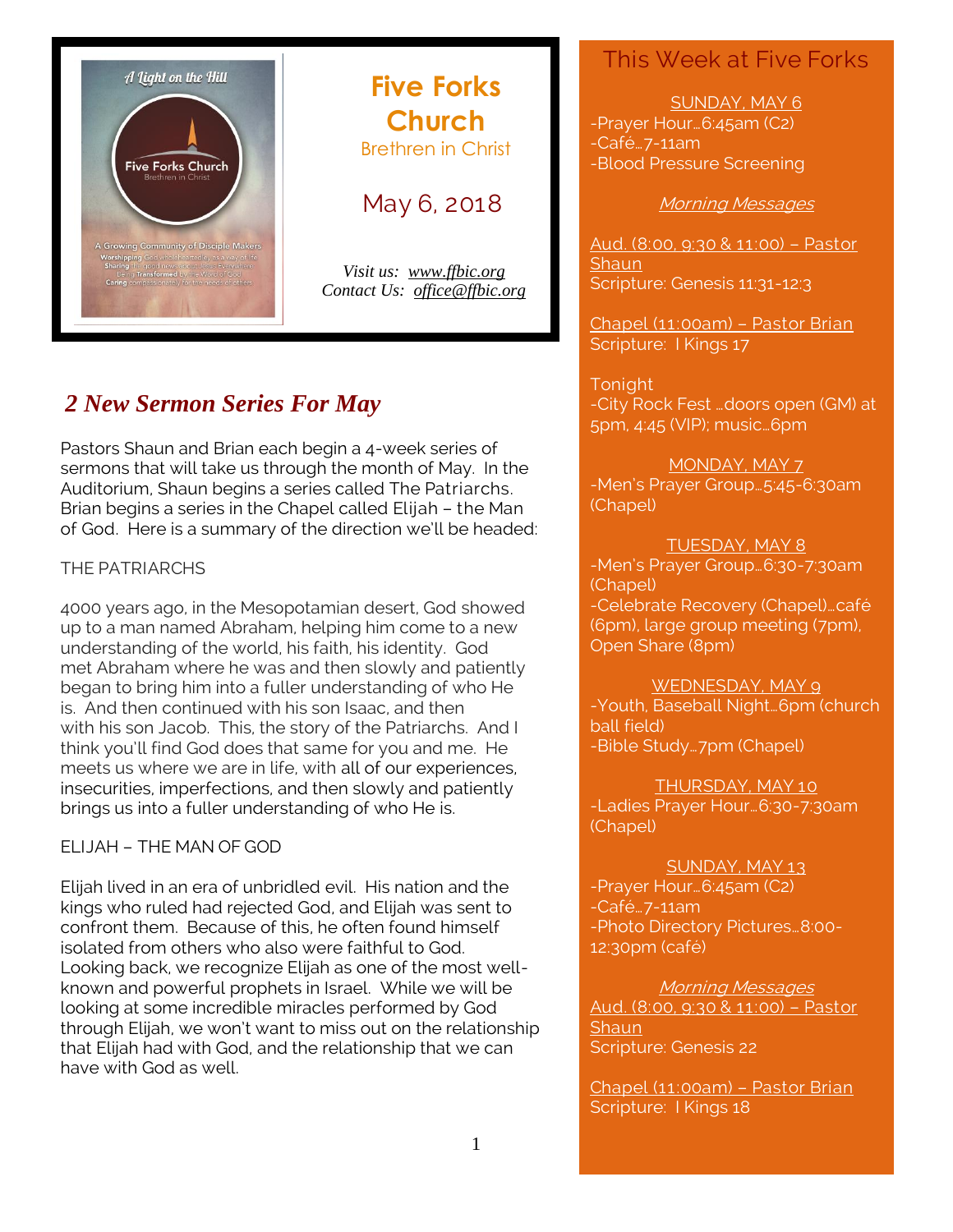# *Consultation On "Open Theism"*

May 20… 4:00 – 6:00 p.m. at New Guilford BIC, Chambersburg, PA

Our goal will be to discern our collective understanding of the subject of Open Theism (OT). By God's grace, hope that we can find agreement on a clear and succinct definition; and then determine where most of us land in categorizing our common definition as dogma, doctrine, or disputable.

If you are planning to attend, please begin to work on a definition of OT. The simpler, the better. Likewise, come prepared to explain why you believe OT is a matter of dogma, doctrine, or disputability.

The proposed agenda at this point is:

- Welcome from the bishop
- Opening statements from our brothers Lawton and Blaine
- 30 minutes of small group interaction to agree on a definition and category for OT.
- 30 minutes for groups to report back to the entire body
- 30 minutes of Q & A
- Summary comments from the bishop
- Benediction and fellowship

There are two documents available for reading prior to the Open Theism Consultation. If you would like a copy of those, please contact the church office at [office@ffbic.org](mailto:office@ffbic.org) or (717) 762-2991.

Please use the following links to access the resources that are listed in those documents.

[https://www.challies.com/articles/challenges-to-the](https://www.challies.com/articles/challenges-to-the-church-open-theism/)[church-open-theism/](https://www.challies.com/articles/challenges-to-the-church-open-theism/)

<https://www.gotquestions.org/open-theism.html>

<https://www.theopedia.com/open-theism>

[https://www.thegospelcoalition.org/reviews/crucifixion](https://www.thegospelcoalition.org/reviews/crucifixion-warrior-god-greg-boyd/)[warrior-god-greg-boyd/](https://www.thegospelcoalition.org/reviews/crucifixion-warrior-god-greg-boyd/)

Please pre-register for this event at <https://www.surveymonkey.com/r/OTConsultation>

# Attendance

ATTENDANCE (April 29)

Sunday's Worship Total = 701 8:00 Auditorium = 139 9:30 Auditorium = 357 11:00 Auditorium = 136 11:00 Chapel = 51 Bible Connection = 7 Nursery (9:30 & 11:00) = 11

Total Sunday School = 199

Food Pantry " Item of the Month" for May:

### Canned Vegetables

Place donations in the orange tub in the lower lobby.

> **Operation** Christmas Child May:

Note pads, coloring books, fun pads, post-it notes, any school supply

Place donations in the designated boxes in the lower and upper lobbies.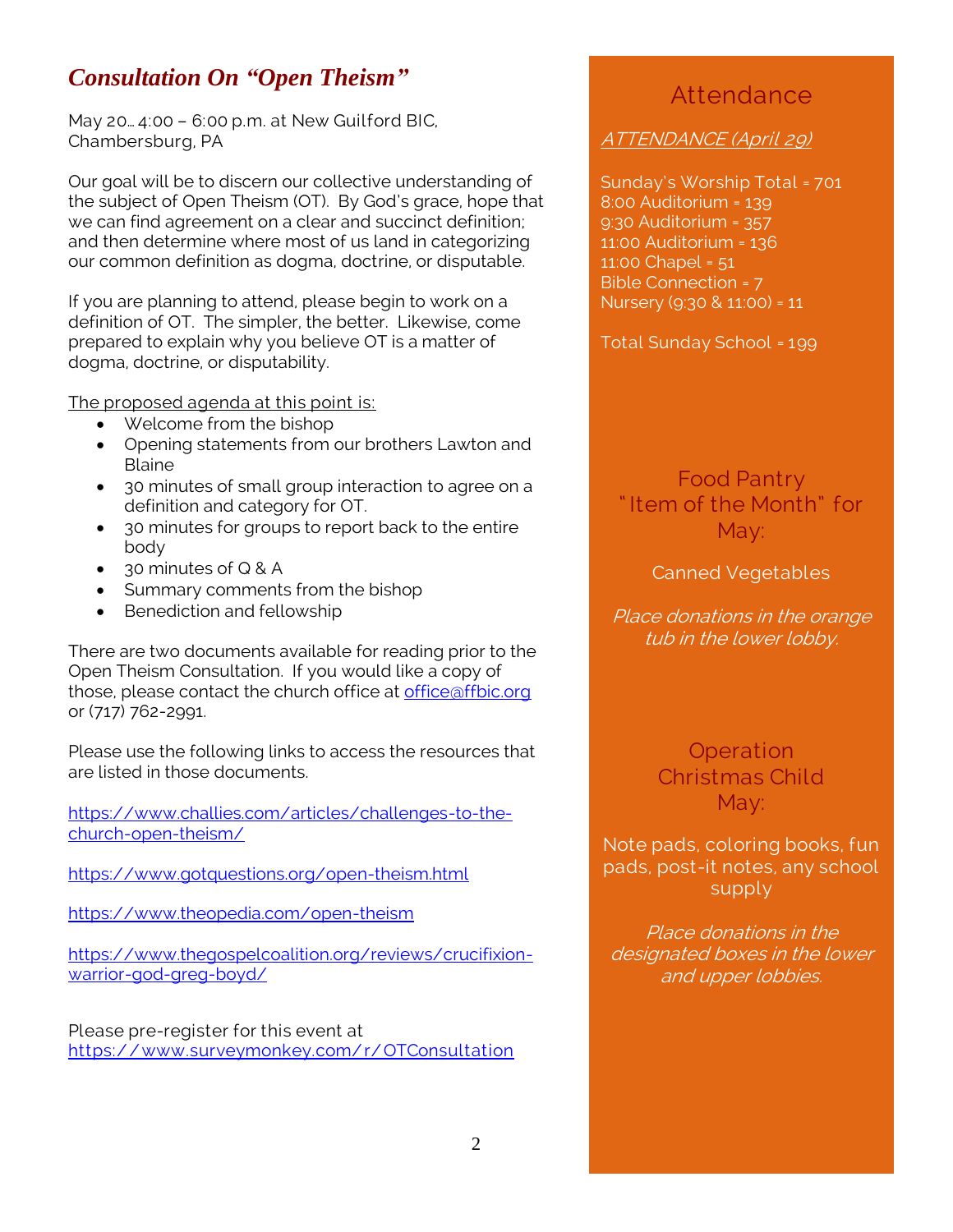

Maybe you missed out on getting your picture taken for our online directory late last year. Or perhaps you've just begun attending Five Forks in 2018.

Bonnie Branthaver has been gracious enough to offer her services, and so she will be set up in the back corner of the Cafe on Sunday morning May 13<sup>th</sup> from 8:00am until 12:30pm.

You will be asked to sign a release form allowing us to place your picture in the directory. The directory page on our website will be password protected with passwords only given to those connected to the Five Forks Church.

Please stop down before or after the service you attend in order for Bonnie to take your picture!

# *ELO Family Hiking Trip*



Sunday, May 20th

Old Forge Picnic Area to Chimney Rocks Various trails including the AT Trip – approximately 4.3 miles Morning Trip – leave at 8:30am Afternoon Trip – leave at 1:00pm

- Free Lunch Included
- Raffle Prizes

Must Pre-Register at [www.eloutdoors.com](http://www.eloutdoors.com/)

# *Service Opportunity!*

Celebrate Recovery is a ministry that continues to grow…at Five Forks and throughout Franklin County. We have received requests from Candleheart and Noah's House in Chambersburg and the Esther House in Waynesboro for rides to the Celebrate Recovery that is held at Five Forks every Tuesday evening.

We are looking for someone that could take the church van to these sober houses to pick up (on Tuesday afternoons) and return that evening those who wish to attend CR. If you would feel led to do this, you would be welcome to eat the meal that is served to the group every Tuesday evening.

This is a great service opportunity for someone in our congregation that would have eternal rewards. Please contact Ray Rottler if you are interested or have any questions.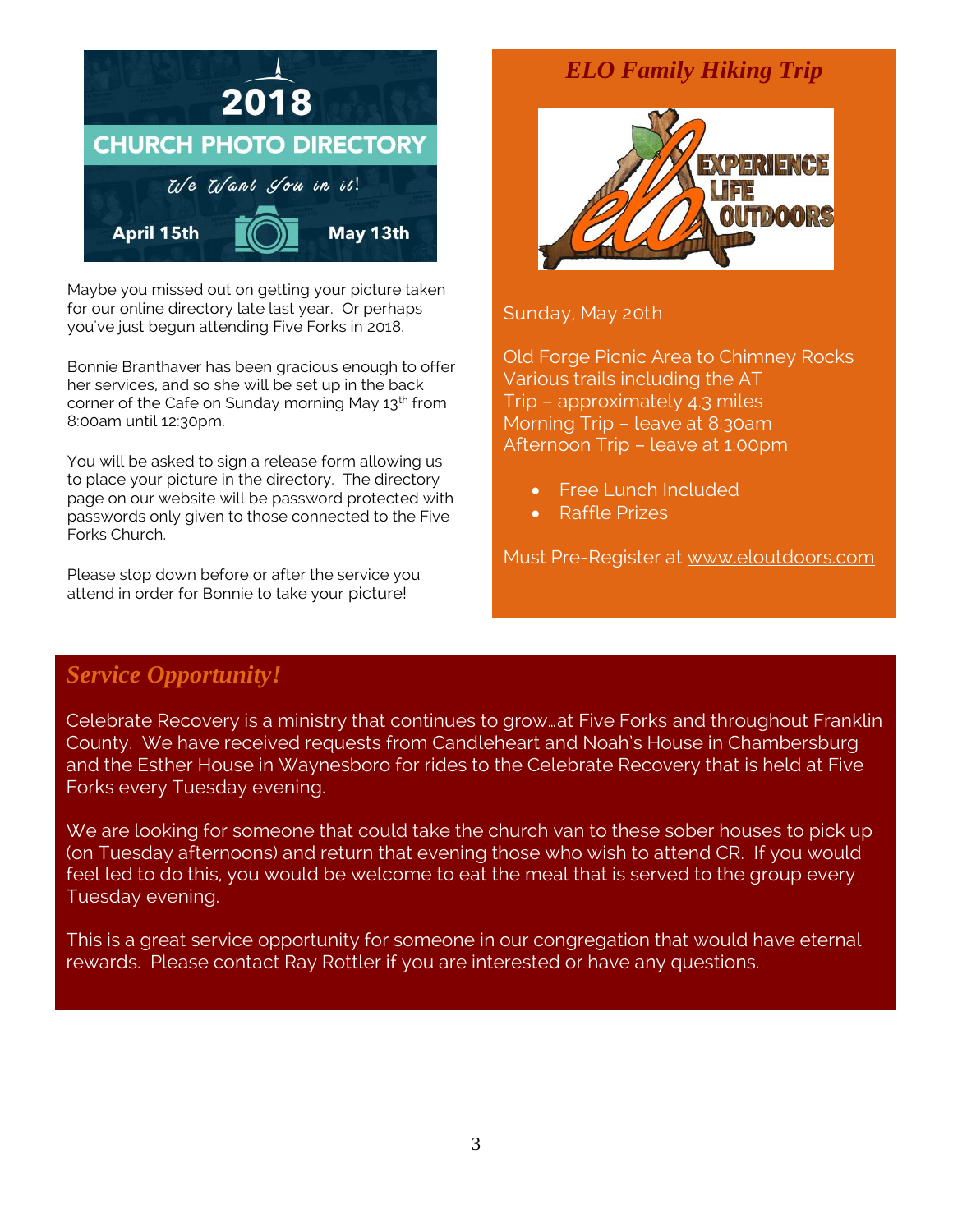# 1211 X Y 1

Dear Five Forks Family

Thank you to Pastor Bill for coming to visit and pray with me during my recent hospitalization. Thank you everyone for the prayers, phone calls and cards. I am blessed to be part of this church family!! -Elaine Diggs



Congratulations to Kelsey & Ben Barnett with the birth of their son, Bodie Oliver Barnett on April 26, 2018!

# *Sisterhood For Widows*

Sunday, May 20th…2:00 – 5:00 p.m. at World Harvest Outreach, 1090 Wayne Ave. Chambersburg, PA

Speaker: Becky Dietrich, a Mont Alto resident, became a widow in 1990. Early in her widowhood, she determined not to let her husband's death keep her from enjoying life. She took the opportunity to continue pursuing her passions as an artist, author, business owner, and world traveler. As a result, her life has been an inspiration to many.

RSVP: Wednesday, May 16<sup>th</sup><br>Please call 717, 356, 1988, and Please call 717-256-1088 and leave a message which includes your name, phone number and the number of attendees. You may also email the information to [sisterhoodforwidows@gmail.com](mailto:sisterhoodforwidows@gmail.com)

# **Alzheimer's Support Group Meeting**

The next Alzheimer's educational and support group meeting will be held this Wednesday, May 9<sup>th</sup> at 2:00pm in the Colestock Center at Quincy Village.

This will be an open discussion with Maureen Maidhof and Heather Coy.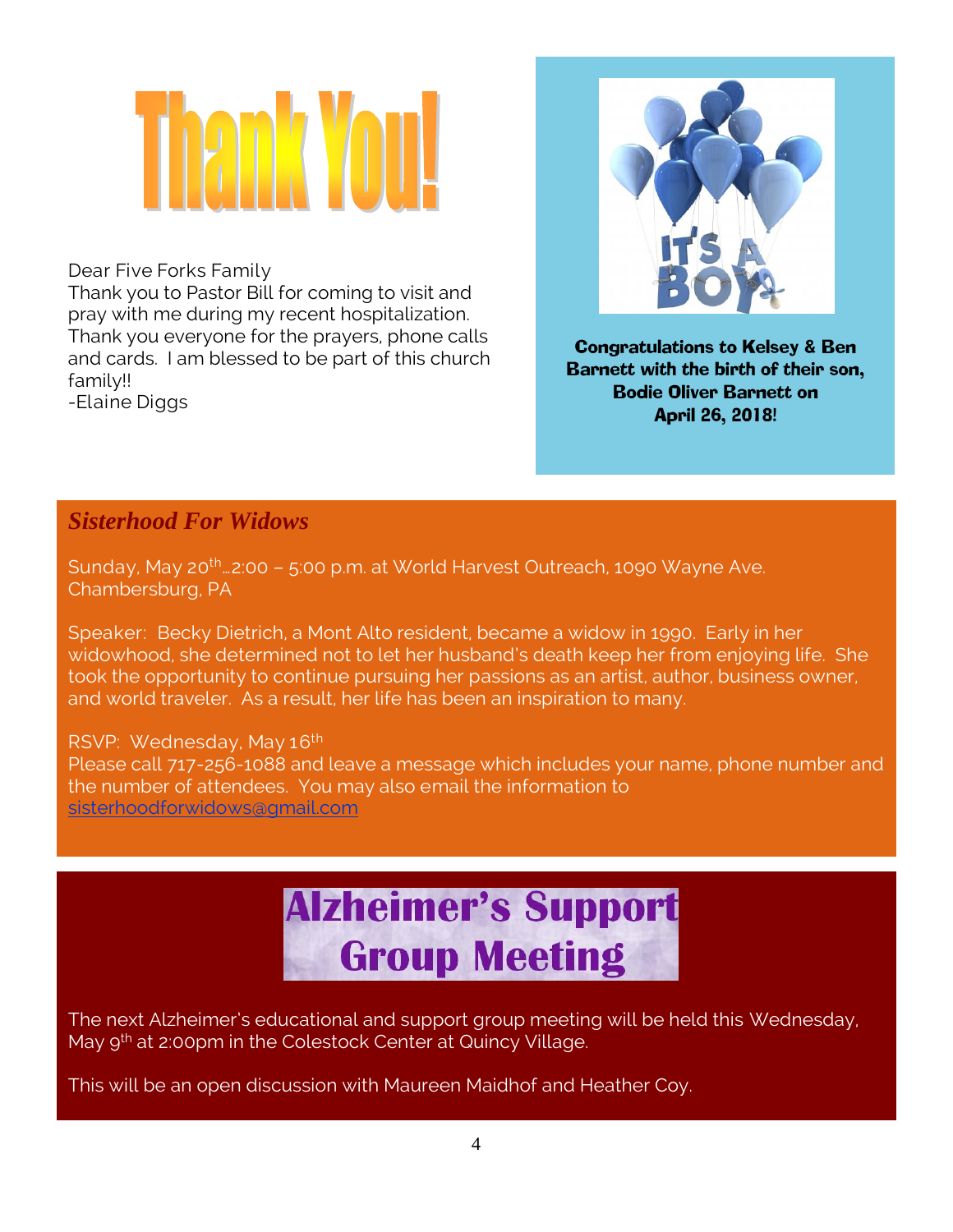

*Below is a list of events and activities that the youth are assisting with, participating in or will be invited to be part of:*

*"You can find more information about our events, including permission slips, on the church website or join us on Facebook; our group name is; Five Forks BIC Youth Group, or see Kenton Hock, Youth Director.*

*\*Please be aware that there is extra financial assistance available to any youth that may need it. Do not let money* 

*be the reason that you do not participate! (See Kenton Hock, youth director)*



"You are invited to join us for an exciting adventure through The Life of Christ. We have been working through some of The Great Adventures in the Bible and we have come to the greatest of all. We are going to be diving into the life of Jesus Christ from His birth through His death and Resurrection. We are going to learn about how His life can impact our own lives! We look forward to seeing you there!"



### Baseball Night

May 9th, will be a home run! We will be meeting at the church baseball field (across the street) and playing baseball, eating hotdogs, hanging out and playing yard games! This will be a great evening to enjoy some great weather! (Hopefully!)



### FunCastle Night

Meet us at FunCastle on May 16th! We will be hanging out at FunCastle from 6:45pm to 8pm! No permission slip is required because we will not be providing transportation to and from FunCastle! This night will be a lot of fun and we will be able to hang out and have a ton of FUN!